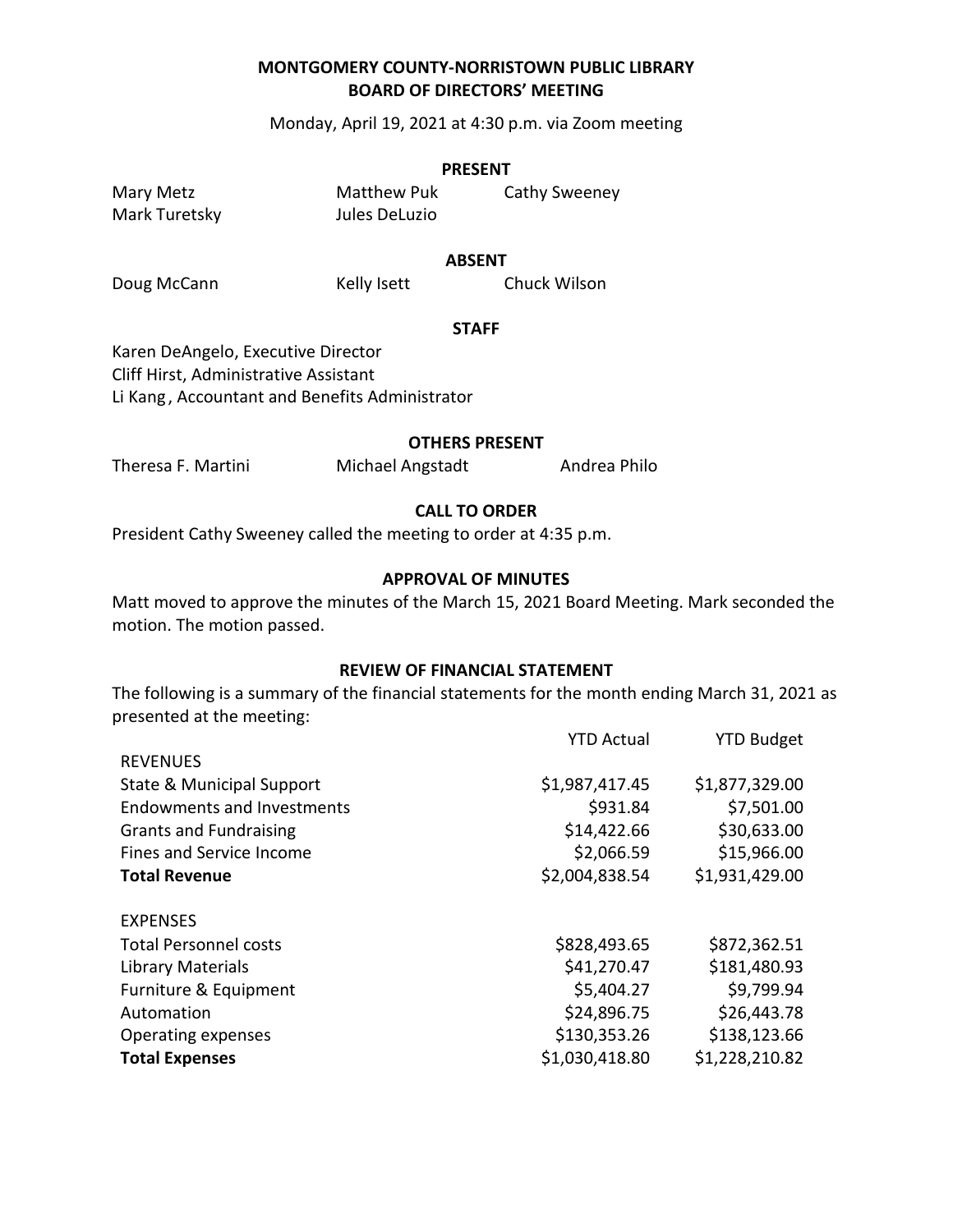Jules moved to approve the financial statements and file them for audit. Matt seconded the motion. The motion passed.

# **APPROVAL OF BILLS OVER \$1,000**

Mark moved to approve the bills over \$1,000. Matt seconded the motion. The motion passed.

#### **PRESIDENT'S REPORT**

Cathy Sweeney

Cathy discussed the annual fundraiser, Booktoberfest, to be held at the Elmwood Park Zoo on Thursday, October 14, 2021 from 5 p.m. to 8 p.m. Cliff reported that he is working with a Catchafire volunteer to develop graphics to promote the event. Catachafire is a service that connects nonprofits with professional volunteers, such as graphic designers and accountants. MC-NPL's access to Catchafire is provided by the Philadelphia Foundation. Matt introduced Theresa F. Martini as prospective new board member to take his seat on the board. Karen will follow up with Theresa before the next meeting. If Theresa remains interested in serving on the board we will bring her candidacy to a vote at the May meeting.

# **EXECUTIVE DIRECTOR'S REPORT**

Karen DeAngelo

Karen presented her report.

It's time to contact state legislators to advocate for library funding in Pennsylvania's forthcoming budget. Here is a link to help you find your state legislators: [https://www.legis.state.pa.us/cfdocs/legis/home/findyourlegislator/county\\_list.cfm?CNTYLIST=](https://www.legis.state.pa.us/cfdocs/legis/home/findyourlegislator/county_list.cfm?CNTYLIST=MONTGOMERY) **[MONTGOMERY](https://www.legis.state.pa.us/cfdocs/legis/home/findyourlegislator/county_list.cfm?CNTYLIST=MONTGOMERY)** 

Please recall that one talking point is that we are presently not paying our inter-library delivery drivers the prevailing wage for their work, and we are having difficulty recruiting for vacant positions. To reach the prevailing wage of \$16.25 per hour would require a 16% increase in the wage, resulting in a total additional cost of about \$22,000 per year for the District. Our interlibrary delivery service (aka "Pony Express") is entirely funded by state money and is one of the most highly valued services that we provide.

Per new CDC guidelines, we reduced the quarantine period for returned library materials from 72 to 24 hours. This change was effective on Monday, April 5, 2021.

Per recommendation from our workers' compensation insurer, the Delaware Valley Trusts, we will move to employee self-screening for body temperature and COVID-19 symptoms on Monday, May 3, 2021. Cliff prepared a form for all employees to initial daily upon arrival for their shift.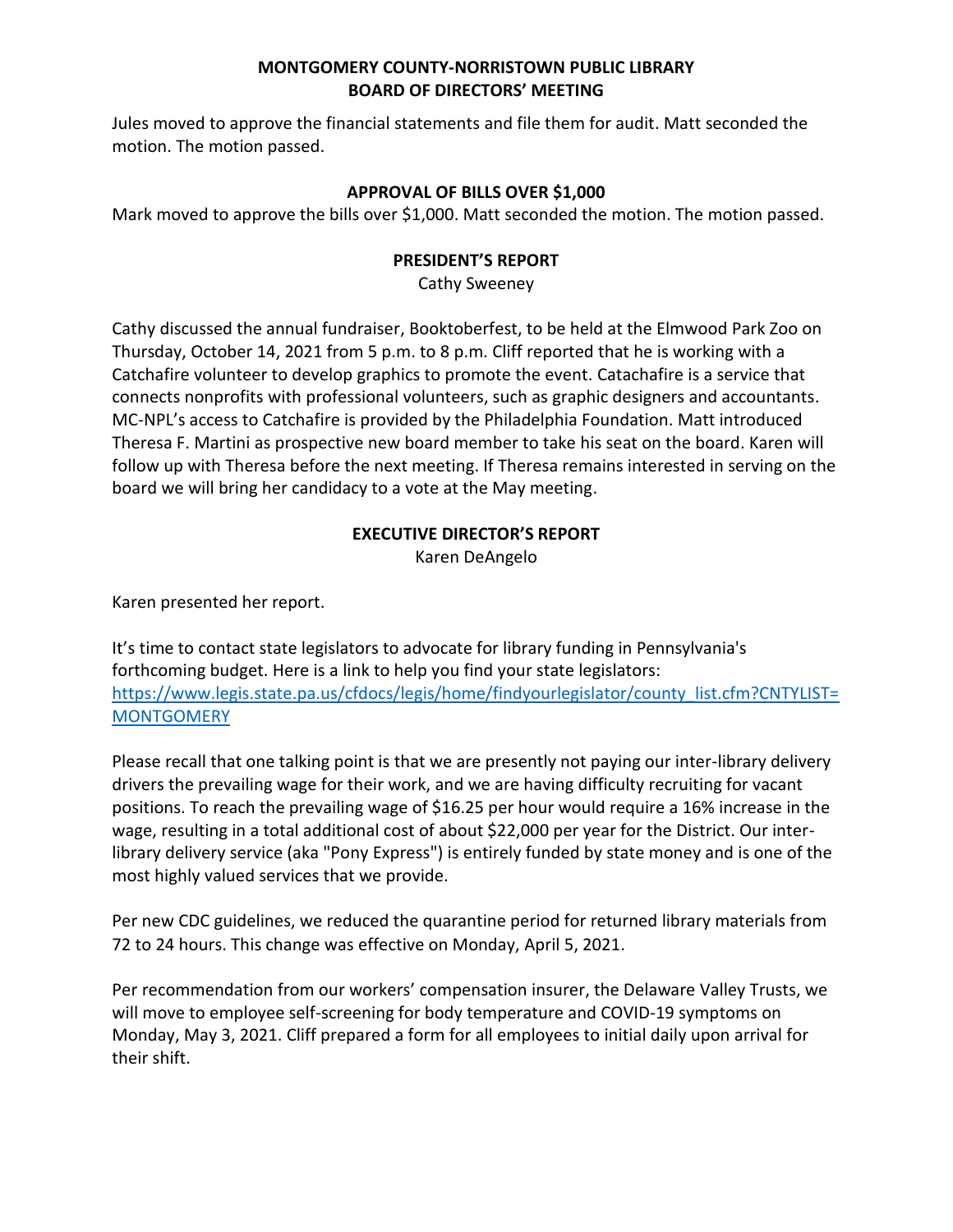The 2020 audit is complete. After Maillie delivers the audit document we will be able to prepare and publish our internal annual report. The state annual report is complete and has been submitted.

MCLINC members are engaged in reprofiling our Polaris online catalog. The project amounts to hitting the reset button on our online catalog and rebuilding it from scratch. It is a very large project; Karen has already attended over 25 hours of meetings on the matter and more are to come. Karen noted that part of the project will involve reviewing our fines policy, which will be on the agenda at the next board meeting. After the reprofiling is complete fines and fine limits will be determined by the transacting library rather than the owning library. Rationalizing our fines policy will improve the patron experience.

Our One Book, One County event with author David Baldacci will be held on Thursday, April 29, 2021 at 7 p.m. Local author Jon McGoran will be emcee. Tickets are available at <https://www.eventbrite.com/e/a-conversation-with-david-baldacci-tickets-148804860343>

The last of the District Consultant Librarian interviews will be completed tomorrow. An interview for the open Head of Children's position is to be held this week.

Karen proposed a new staff position, Director of Operations. From her board report of April 15, 2021: *"As a direct report to the MC-NPL Executive Director, the Director of Operations oversees the day-to-day operation of the Main Library and District Library Center located in Norristown, including facility management. Supports the organization's mission, goals, and strategic plan. Supervises, coaches, monitors, and evaluates the department managers. Ensures the quality and compliance of interlibrary loan, interlibrary delivery, reference, and digital services provided to district member libraries. Coordinates with the Administration staff regarding budgeting, risk management, public relations marketing, fund development, and grant writing. As the agency's lead manager, drives and facilitates organization-wide project teams."*

Karen noted that the position would be funded with the salary from the former Head of Readers' Services position. The new position would effectively function as a Branch Manager for the Main Library, freeing the Administration from day-to-day responsibility for facilities management and other functions. This would make it possible for the Administration to focus on higher-level tasks such as outreach, strategic planning, and development. The position would be advertised internally for two weeks.

Jules moved to establish a Director of Operations position for the Main Library as presented in the Executive Director's report of April 15, 2021. Mary seconded the motion. The motion passed.

Karen noted that there is a new Extension bookmobile stop in Towamencin Township at Fischer's Park. We are hopeful that this stop will continue after its initial planned run through the end of the summer.